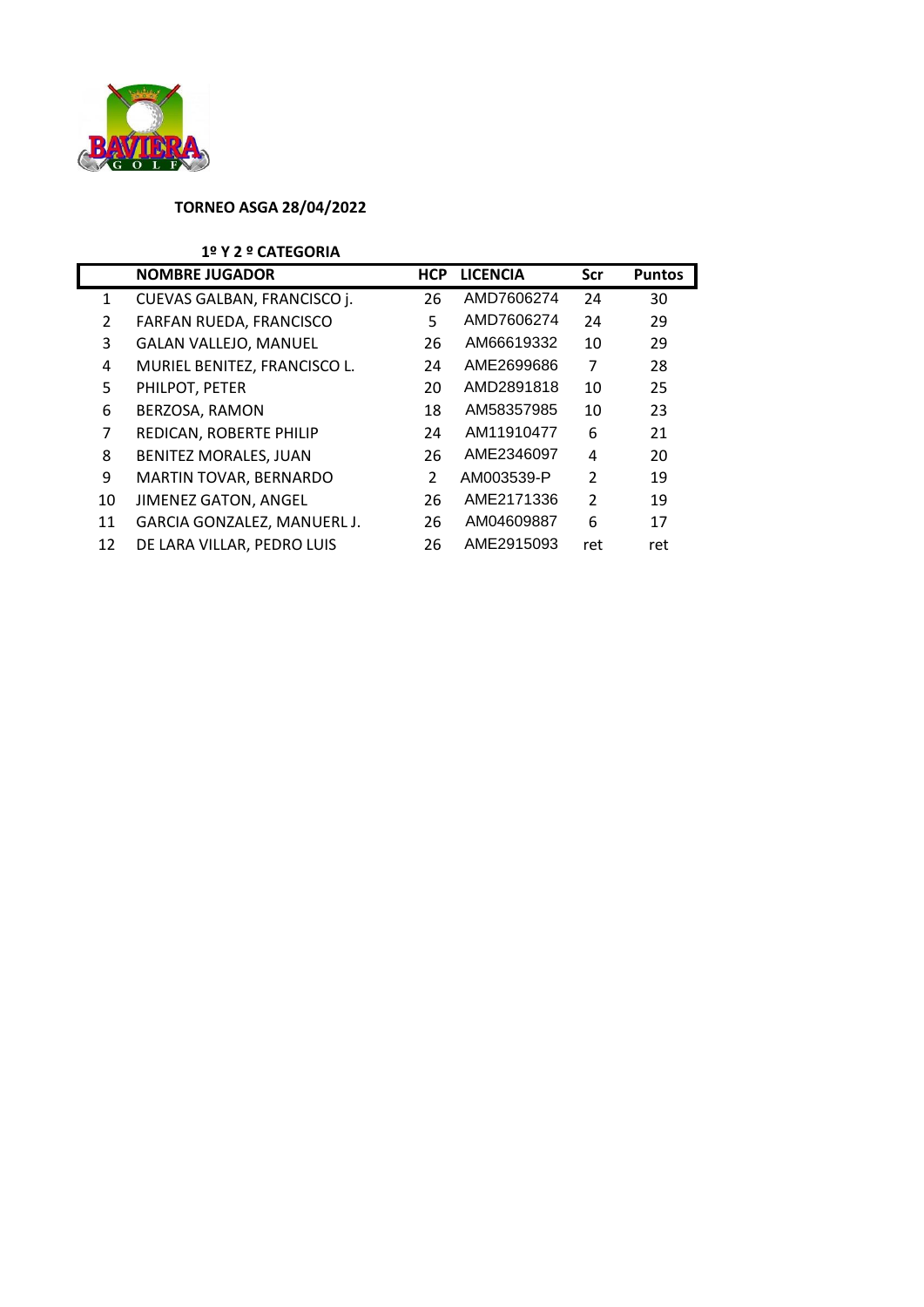

## **TORNEO ASGA 28/04/2022**

## **MASTERSENIORS**

|    | <b>NOMBRE JUGADOR</b>         | <b>HCP</b> | <b>LICENCIA</b> | Scr           | <b>Puntos</b> |
|----|-------------------------------|------------|-----------------|---------------|---------------|
| 1  | <b>BLACO AGUAYO, JESUS</b>    | 15         | AM11125595      | 17            | 31            |
|    | <b>UBEDA DELGADO, LUIS</b>    | 24         | AM15453153      | 8             | 28            |
|    | DALLEY, BRENDAN               | 26         | AMB5789540      | 12            | 26            |
| 4  | KARAM, GHASSAN                | 24         | AM56960144      | 8             | 23            |
| 5. | GARDE FERNANDEZ, j.Ramom      | 26         | AME2403908      | 5             | 18            |
| 6  | GONZALEZ FERNANDEZ, J. RAFAEL | 26         | AME2197941      | 4             | 18            |
|    | MENDIGUREN NUÑEZ, Ignacio     | 26         | AM04946322      | $\mathcal{P}$ | 14            |